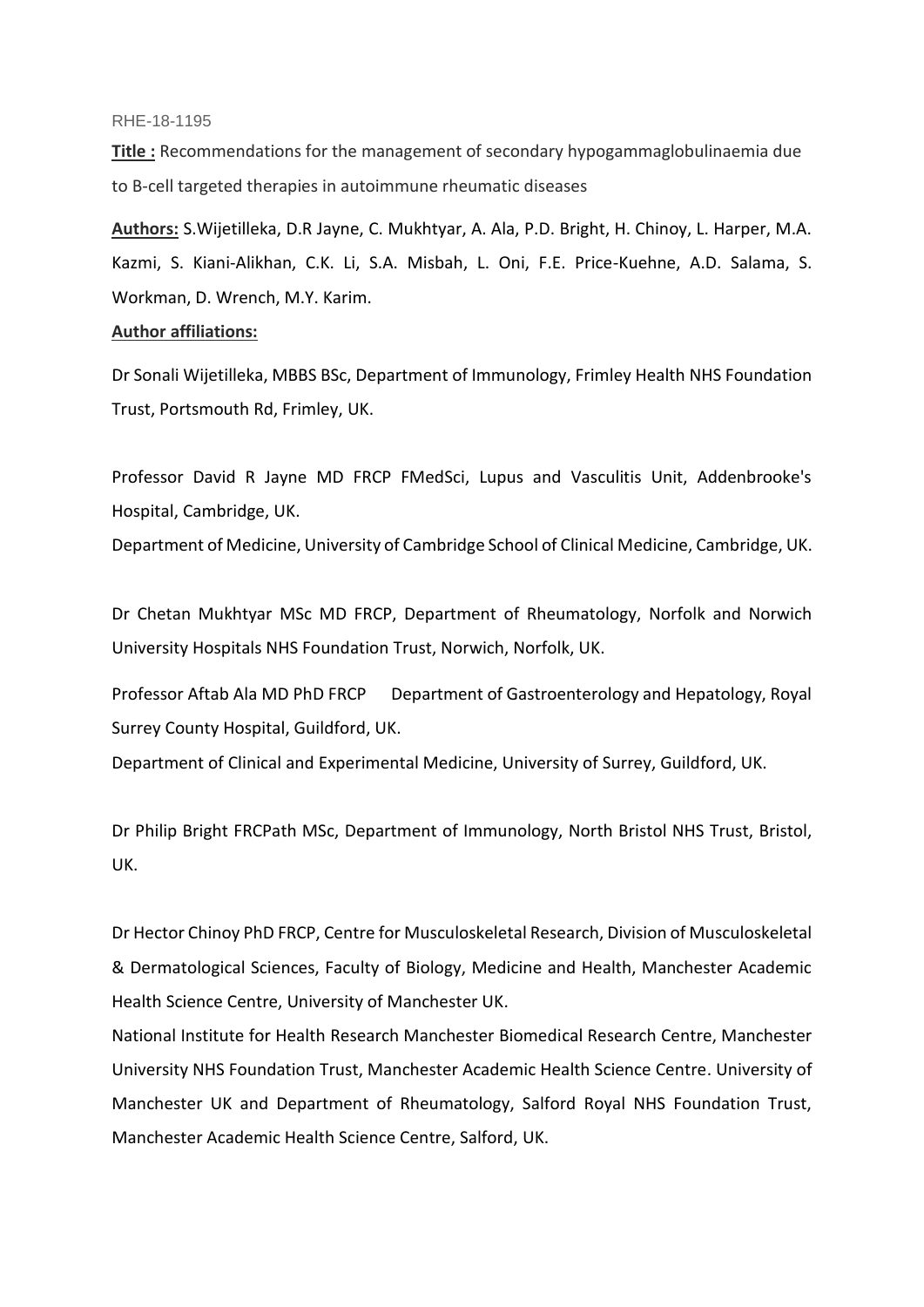Professor Lorraine Harper PhD FRCP, Department of Nephrology, Institute of Clinical Sciences, College of Medical and Dental Science, University of Birmingham, Birmingham, UK.

Dr Majid Kazmi FRCP FRCPath, Department of Haematology, Guy's and St Thomas' NHS Foundation Trust, London, UK.

Department of Haematology, King's College London, London, UK.

Dr Sorena Kiani-Alikhan PhD FRCP FRCPath, Department of Immunology, Barts and The London NHS Trust, London, UK.

Dr Charles Li PhD FRCP, Department of Rheumatology, Royal Surrey County Hospital, Guildford, UK.

Dr Siraj Misbah, MSc FRCP FRCPath, Department of Immunology, Oxford University Hospitals, Oxford, UK.

Dr Louise Oni MBChB MRCPCH MA PhD, Department of Paediatric Nephrology, Alder Hey Children's NHS Foundation Trust Hospital, Liverpool, UK.

Department of Women's & Children's Health, Institute of Translational Medicine, University of Liverpool, Liverpool, UK.

Dr Fiona Price-Kuehne MBBS BSc, Department of Paediatrics, University of Cambridge School of Clinical Medicine, Cambridge, UK.

Professor Alan Salama PhD FRCP, Department of Nephrology, University College London Centre for Nephrology, Royal Free Hospital, London, UK.

Miss Sarita Workman, MSc Registered Nurse, Department of Immunology, Royal Free London NHS Foundation Trust, London, UK

Dr David Wrench PhD MRCP , Department of Haematology, Guy's and St Thomas' NHS Foundation Trust, London, UK.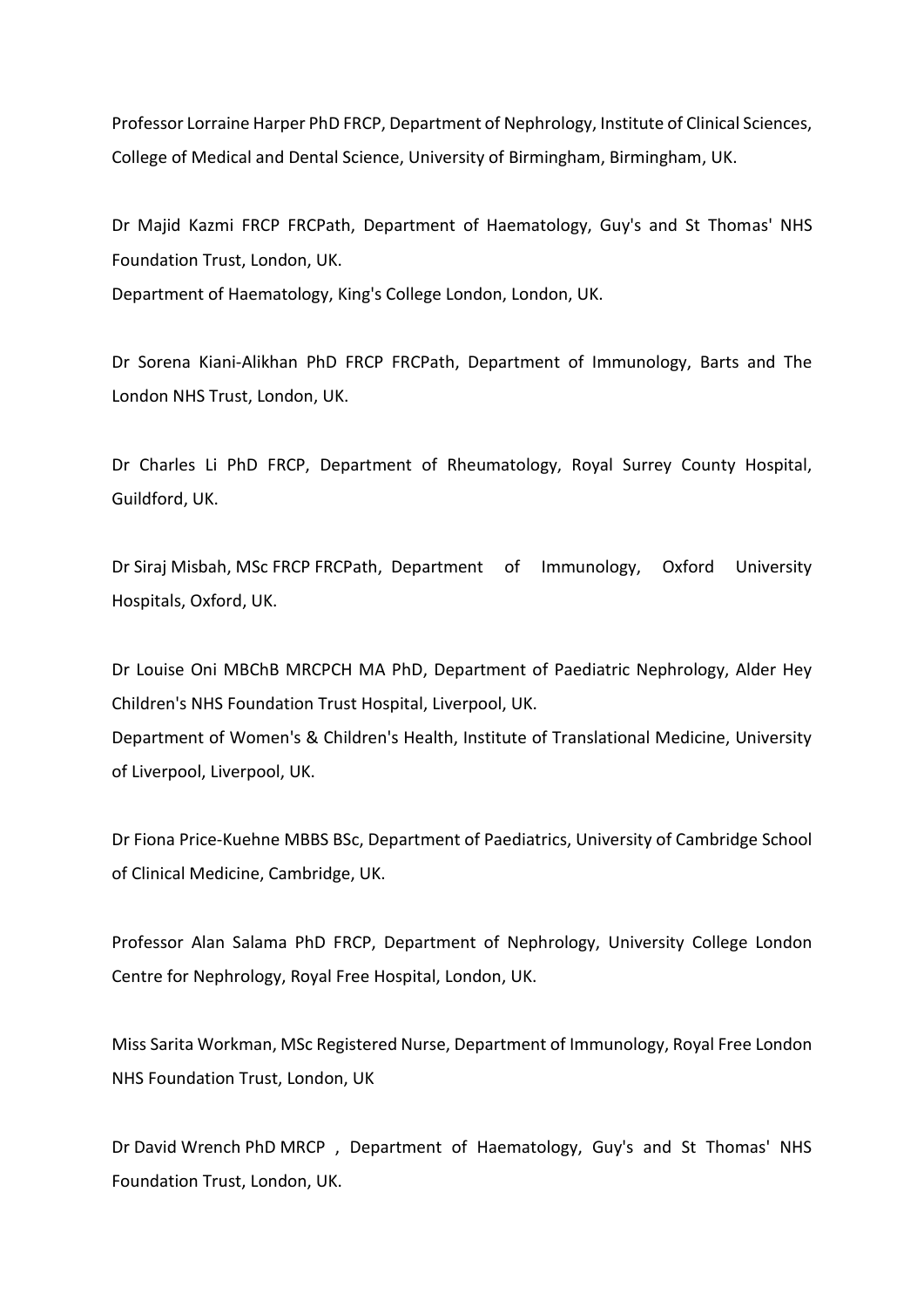Dr Mohammed Yousuf Karim, MSc FRCP FRCPath Department of Clinical Immunology and Allergy, Frimley Park Hospital, Frimley, UK. Department of Pathology, Sidra Medicine, Doha, Qatar.

## Corresponding author:

Dr Sonali Wijetilleka, sonaliwijetilleka@doctors.org.uk, Department of Immunology, Frimley Health NHS Foundation Trust, Portsmouth Rd, Frimley, UK, GU16 7UJ.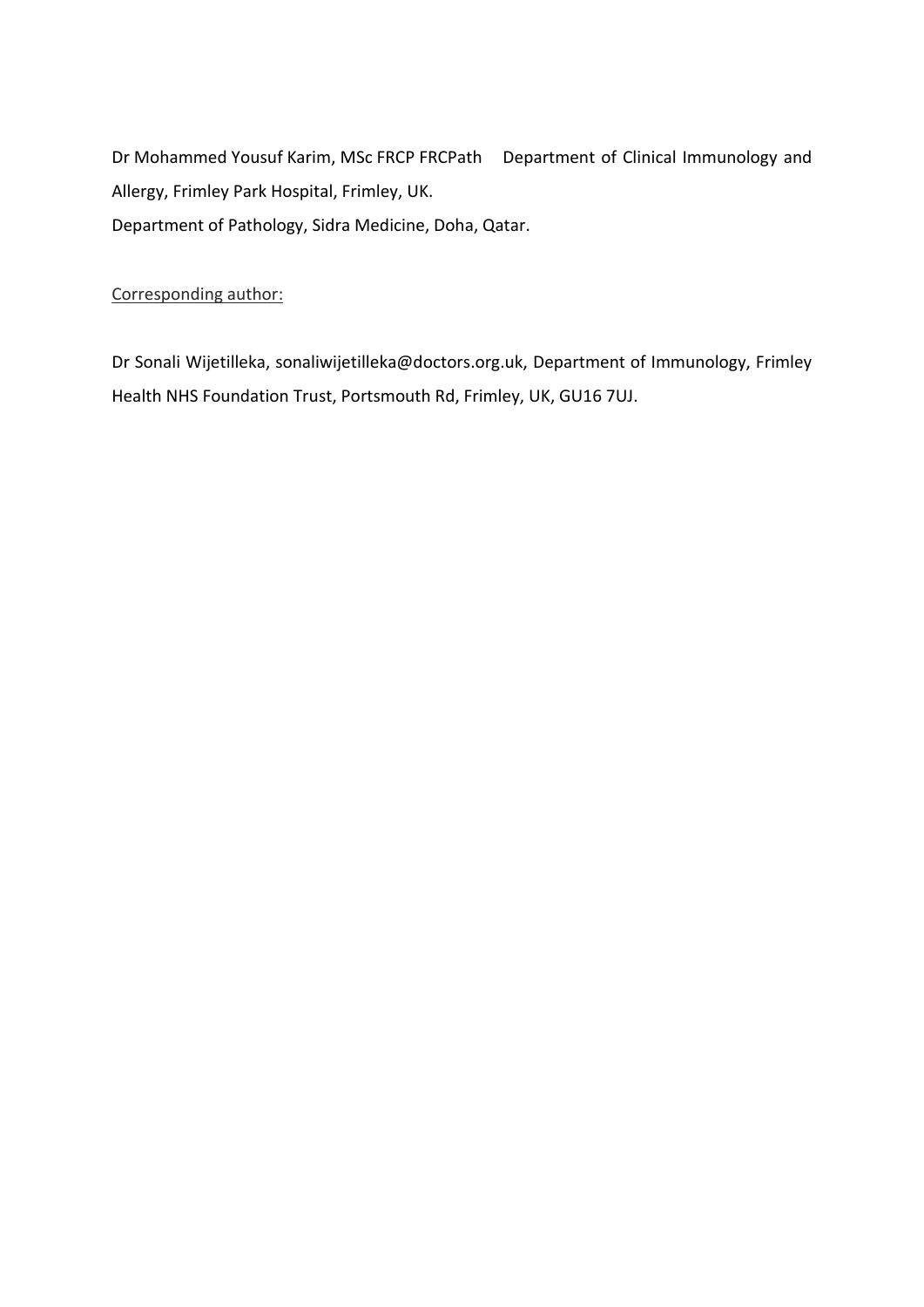# **Recommendations for the management of secondary hypogammaglobulinaemia due to Bcell targeted therapies in autoimmune rheumatic diseases**

S.Wijetilleka, D.R Jayne, C. Mukhtyar, A. Ala, P.D. Bright, H. Chinoy, L. Harper, M.A. Kazmi, S. Kiani-Alikhan, C.K. Li, S.A. Misbah, L. Oni, F.E. Price-Kuehne, A.D. Salama, S. Workman, D. Wrench, M.Y. Karim.

**Key words:** immunoglobulin, rituximab, anti-CD20, vasculitis, antibodies, antibody deficiency, ANCA

#### **Abstract**

Objectives: The association of B-cell targeted therapies **(**BCTT) with development of hypogammaglobulinaemia and infection is increasingly recognised. Our aim was to develop consensus recommendations for immunoglobulin replacement therapy (IGRT) for management of hypogammaglobulinaemia following BCTT in autoimmune rheumatic diseases (AIRD).

Methods: A modified Delphi exercise involved a 17-member Taskforce committee, consisting of immunologists, rheumatologists, nephrologists, haematologists, gastroenterologist, immunology specialist nurse and patient representative. The first round identified the most pertinent topics to address in the recommendations. A search string was agreed to identify publications in PubMed focusing on these areas for a systematic literature review. Original data was presented from this review to the Taskforce committee. Recommendations from British Society for Rheumatology, UK Department of Health, European League Against Rheumatism, American College of Rheumatology, and American Academy of Allergy, Asthma, and Immunology were also reviewed. The evidence was discussed a face-to-face meeting to formulate recommendation statements. The level of evidence and statements were graded according to Scottisgh Intercollegiate Guidelines Network methodology.

Results: Three overarching principles, eight recommendation statements and a research agenda were formulated. The Taskforce committee voted on these statements, achieving 82- 100% agreement for each recommendation. The strength of the recommendations was restricted by the low quality of the available evidence, with no RCT data. The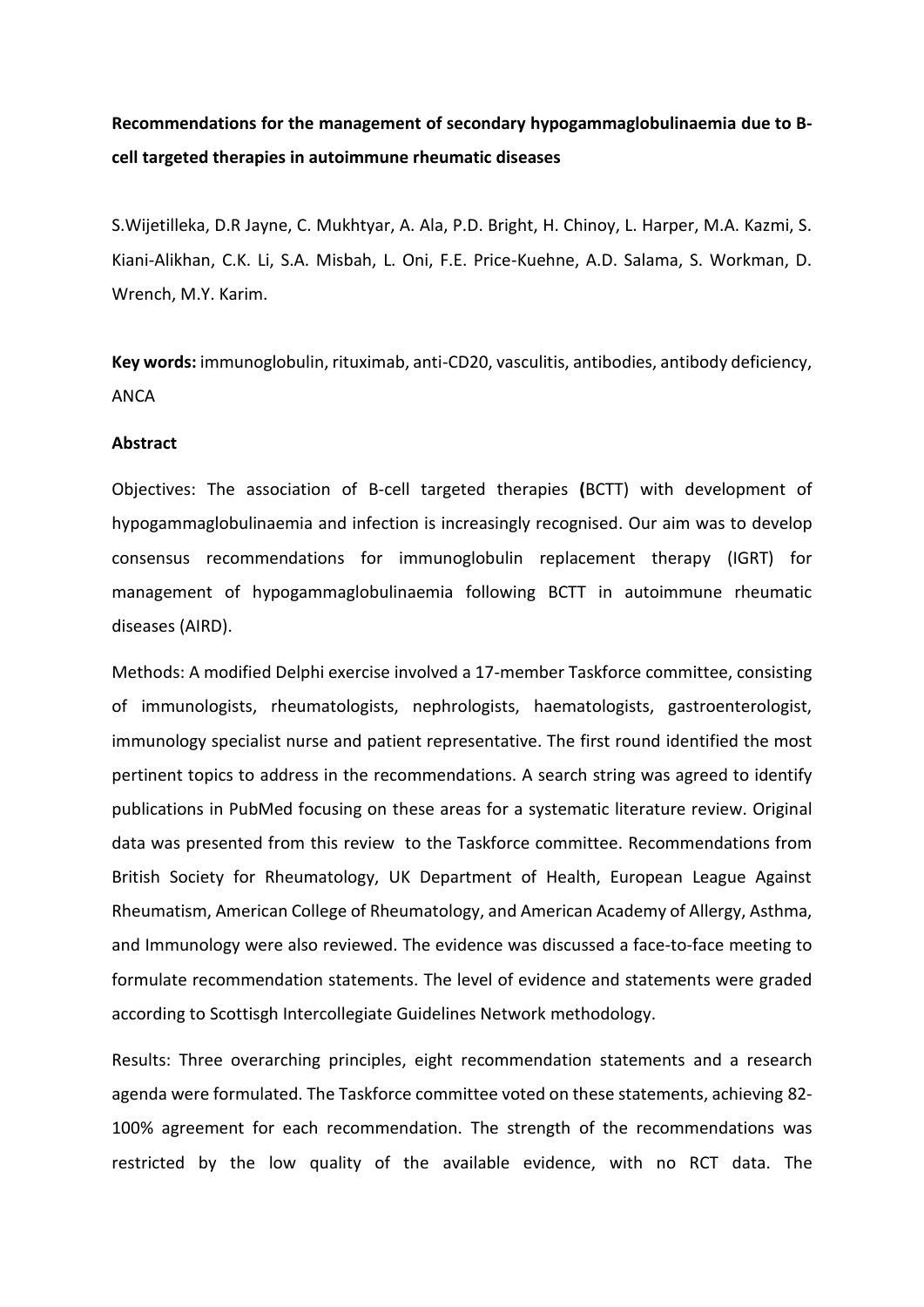recommendations cover risk factors, monitoring, referral for hypogammaglobulinaemia; indications, dosage and discontinuation of IGRT.

Conclusion: These are the first recommendations specifically formulated for BCTT-related hypogammaglobulinaemia in AIRD. The recommendations are to aid healthcare professionals with clinical decision making for patients with hypogammaglobulinaemia.

#### **Key messages**

1. These are the first recommendations specifically formulated for BCTT-related hypogammaglobulinaemia in autoimmune rheumatic diseases.

2. Benefit of BCTT should be balanced against risk of inducing sustained secondary antibody deficiency.

3. Immunoglobulin replacement decisions should involve the patient, clinician supervising the autoimmune disease, and immunologist.

#### **Introduction**

B-cell targeted therapies (BCTT) are effective for the management of a large number of conditions and are widely used by a range of specialties [1]. The association of BCTT, such as rituximab, with the development of hypogammaglobulinaemia and infection is increasingly recognised [2,3,4]. The long-term effects of rituximab on humoral immunity and infection risk merit the attention of all clinicians using BCTT [1]. There is scant data available on the natural history of hypogammaglobulinaemia and the indications for immunoglobulin replacement therapy (IGRT) in BCTT-associated hypogammaglobulinaemia. Rituximab, as an anti-CD20 chimeric murine-human monoclonal antibody, was first used as therapy for non-Hodgkin's lymphoma, and the incidence of IGRT requirement has been reported variably ( e.g. 6.6% in lymphoma, 14-21% in ANCA-associated vasculitis (AAV)) [5,6,7].

Secondary immunodeficiency (SID) including secondary hypogammaglobulinaemia forms an escalating part of the clinical workload in Immunology services [9]. Currently there are no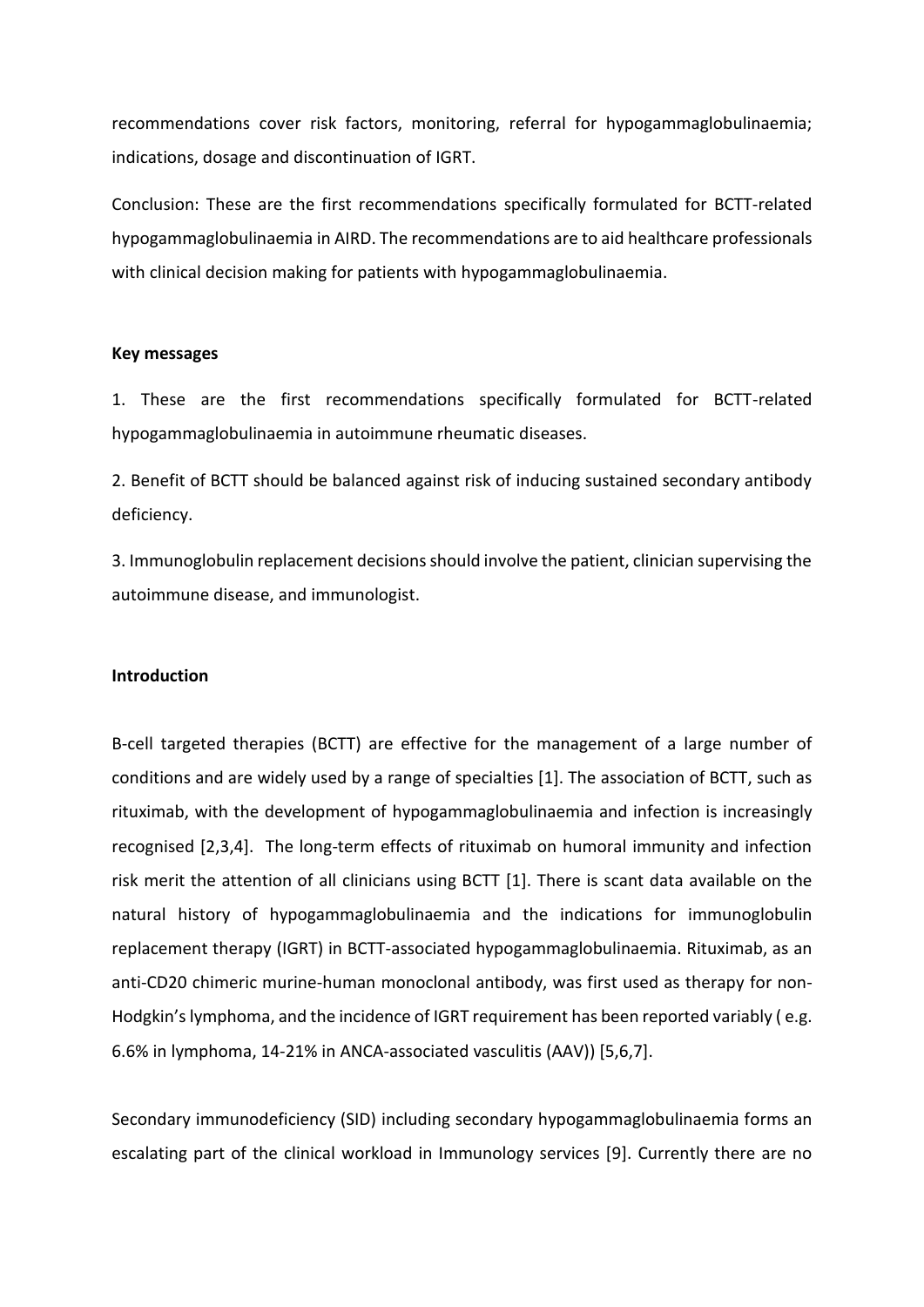consensus guidelines for managing this clinical problem. We have developed recommendations based on a systematic literature review and a Delphi process by a multidisciplinary panel of healthcare professionals with experience of secondary hypogammaglobulinaemia and IGRT, along with input from an expert patient. The recommendations and points to consider are intended for use by health-care professionals to aid diagnostic and therapeutic clinical decision making for patients with hypogammaglobulinaemia.

#### **Methods**

The Taskforce committee consisted of four immunologists (PDB, MYK, SKA, SAM), three nephrologists(LH, DRJ, ADS), three rheumatologists(HC, CKL, CM), two haematologists (MAK, DW), one gastroenterologist/hepatologist (AA), one paediatric nephrologist (LO), one immunology clinical specialist nurse (SW), and a patient representative (FEP). SWi was appointed as the research fellow for the systematic literature review under the supervision of MYK, DRJ and CM.

A modified Delphi exercise was carried out to identify topics required for the recommendations. The first round of the Delphi consisted of an open email round to the Taskforce Committee members, to each identify five areas which they felt required addressing in the recommendations. A search string was then agreed to identify publications in PubMed; "(Immunologic Deficiency Syndromes"[Mesh] NOT "HIV Infections"[Mesh]) AND (("Antibodies, Monoclonal"[Mesh] OR "Abatacept"[Mesh] OR "TACI receptor-IgG Fc fragment fusion protein"[Supplementary Concept]) OR ("Immunoglobulin G/administration and dosage"[Mesh] AND "Immunoglobulin G/therapeutic use"[Mesh])) NOT ("case reports"[pt] OR "Review"[pt])".

The results were limited by using the filters 'abstracts', 'English language' and 'published in last 10 years'. Scottish Intercollegiate Guidelines Network (SIGN) checklist screening of each article was performed prior to inclusion [10]. Relevant British Society of Rheumatology (BSR) [11], United Kingdom (UK) Department of Health (DoH) [12, 13], European League Against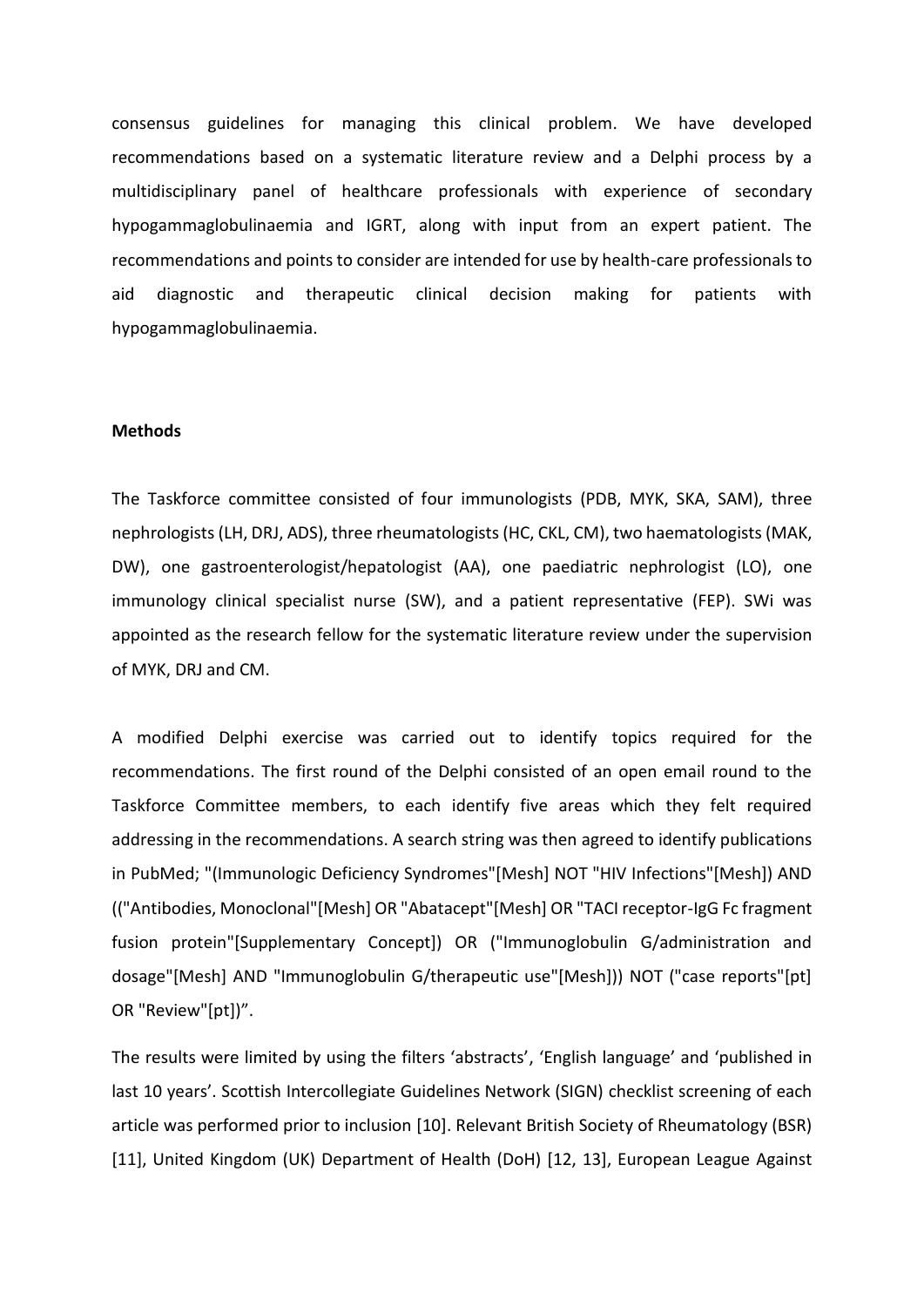Rheumatic Disease (EULAR) [14, 15, 16], American College of Rheumatology (ACR), and American Academy of Allergy Asthma and Immunology (AAAAI) guidelines [17] were reviewed for additional material, yielding a further 7 publications. The literature search revealed a predominance of retrospective cohort studies.

The evidence was discussed by the committee at a face-to-face meeting to agree on the wording of the statements, and to divide them into overarching principles, recommendations and a research agenda. The statements were graded according to SIGN methodology. The level of evidence is determined by both the study design and the methodological quality of the individual studies [18]. The grades of each recommendation are established on the strength, as well as level of supporting evidence and the considered judgment of the guideline developers[18]. The recommendations were voted for the strength of recommendation using the Survey Monkey platform (SurveyMonkey, San Mateo, USA) on a four-point Likert scale; Strongly Agree, Agree, Disagree, Strongly Disagree and No expertise. These recommendations were voted on with the aim of achieving at least 70% agreement (combined "strongly agree" and "agree") with each statement [19].

## **Results**

The themes that emerged from the modified Delphi process are listed in Table 1. The systemic literature review provides the established evidence base for these recommendations (Wijetilleka et al, submitted for publication). The face to face meeting resulted in the development of 3 overarching principles (based on patient education, educational needs, shared decision making), and 8 recommendations.

[Insert Table 1 here]

### **Overarching principles (OP)**

**OP 1:** Patients and their parents/carers should be specifically informed about the possibility and implications of developing hypogammaglobulinaemia secondary to BCTT. There should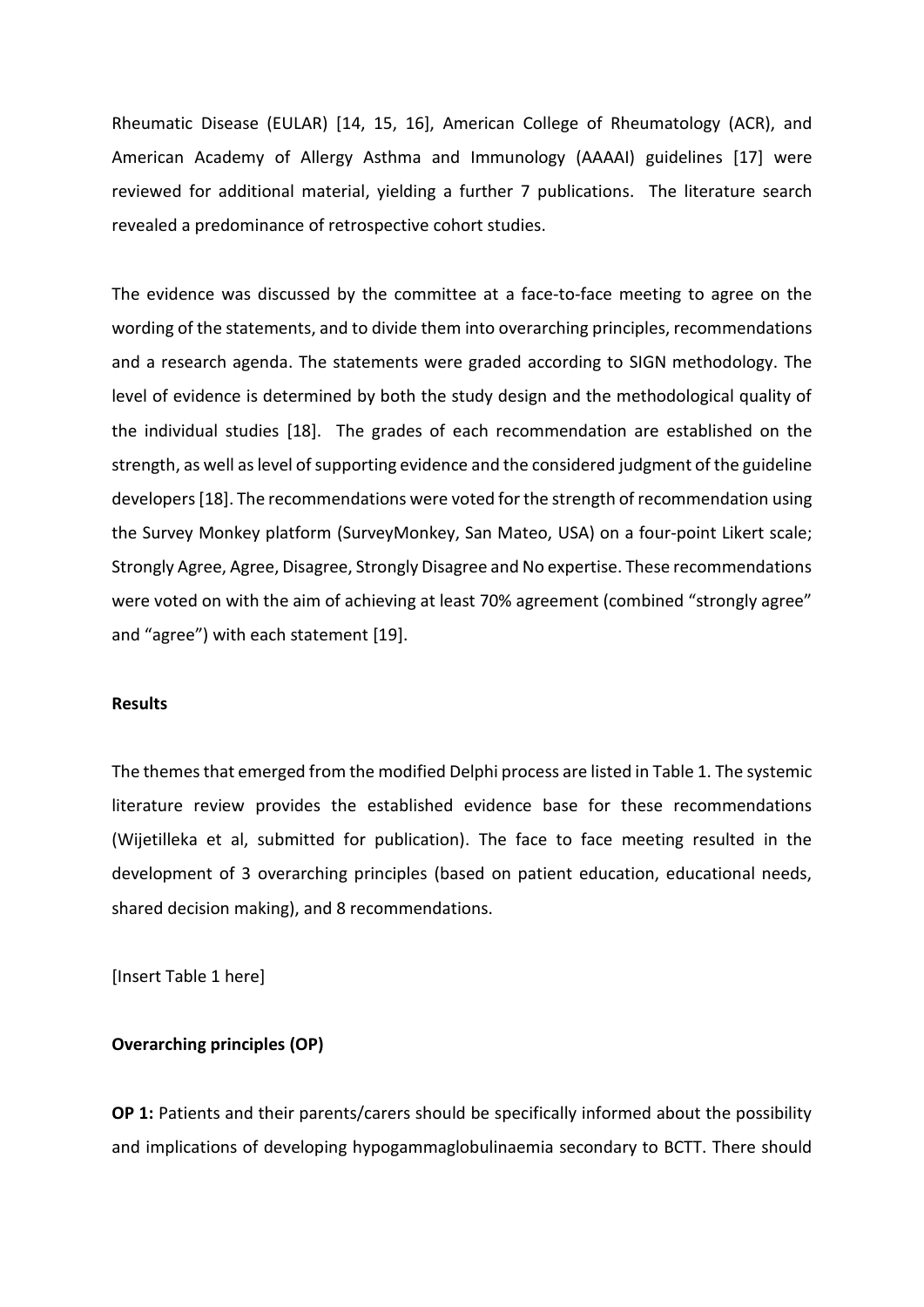be a locally agreed pathway for patients to report infections. (16/17 [94%] agree or strongly agree)

Due to the variation in local services, a locally agreed pathway for patients to report infections should be implemented, such as reporting the infection to their general practitioner, secondary care service or clinical immunology service. If no local policy is in place, this should be developed for patients. A method of recording infections is advised. Diaries should be distributed to patients when possible. The patient's infection history can be monitored accurately pre- and post-IGRT if the patient reporting diary has been completed by the patient or carer. A diary of the documented infection frequency can help monitor the response to IGRT.

**OP 2:** Healthcare professionals using BCTT should be aware of local referral pathways for hypogammaglobulinaemia and its complications. (17/17 [100%] agree or strongly agree)

Hypogammaglobulinaemia secondary to BCTT is likely to be an increasingly prevalent clinical issue because of the rise in the use of targeted anti-B-cell therapy in haematological and autoimmune conditions. The importance of education and communication between secondary/tertiary care physicians with primary care physicians is paramount for seamless and conjoined care. The specific needs of patients receiving BCTT should be clearly communicated. The areas highlighted for primary care to be aware of for patients are the increased risk of infection, to be vigilant of infection, use of prompt and prolonged courses of antibiotics, and the role of vaccination.

**OP 3:** The commencement of IGRT and its route of administration, should follow a shared decision-making process between the patient, the clinician supervising the care of the underlying autoimmune disease and a Clinical Immunology service. (17/17 [100%] agree or strongly agree).

The Taskforce recognised the importance of shared-decision making to provide the best care and support for patients. This includes clear communication between all teams involved, informing patients of the risks and benefits of IGRT, routes of IGRT administration and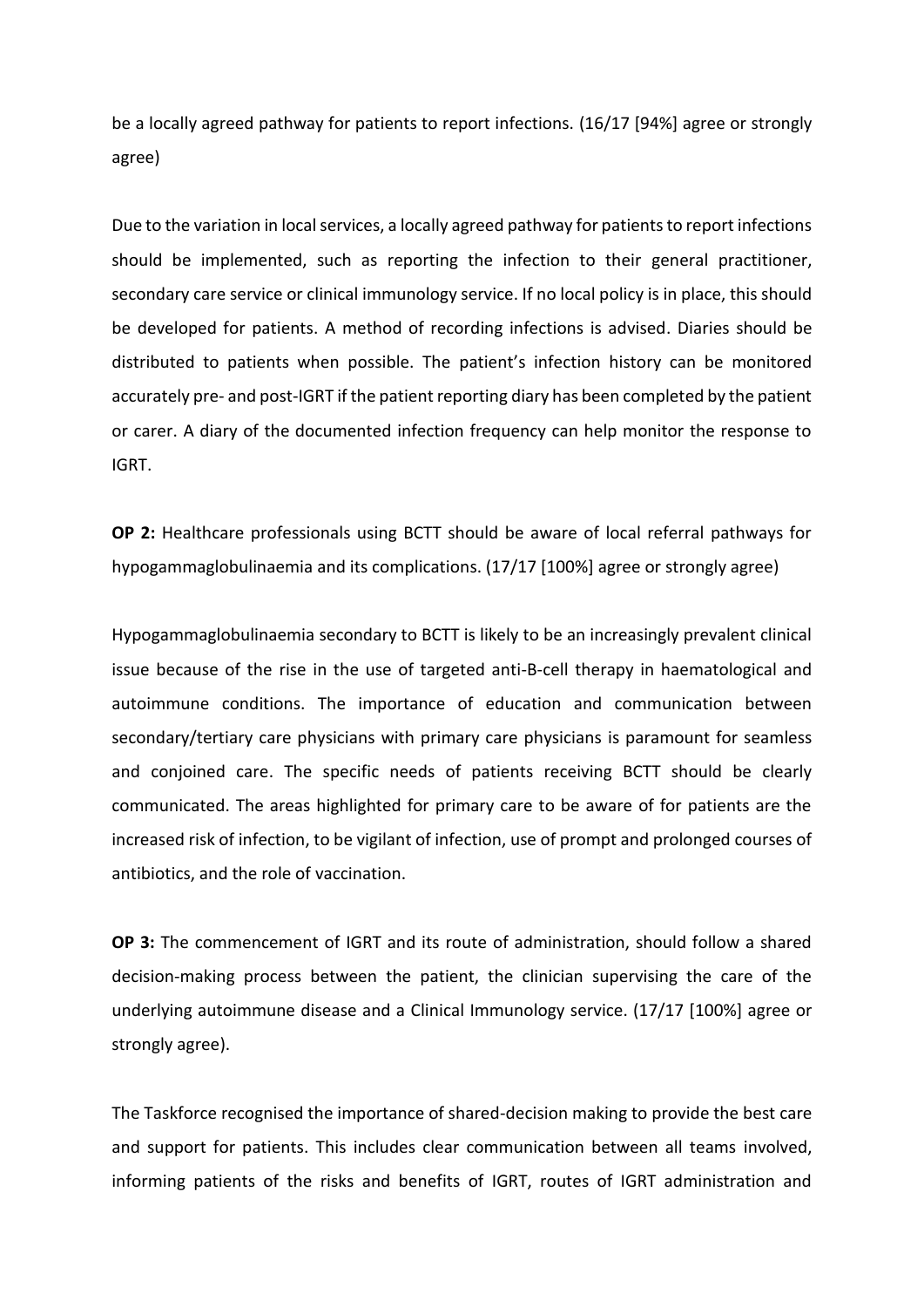management plans. Clinicians supervising treatment of the autoimmune disease felt the decision regarding the route of immunoglobulin administration should be decided between the patient and the Clinical Immunology service providing the treatment.

#### **Recommendations**

**Recommmendation 1:** The decision to start IGRT should be informed by the degree of hypogammaglobulinaemia, SPUR (serious, persistent, unusual or recurrent) infections, demonstration of impaired antibody responses to polysaccharide antigens and poor response to antibiotic prophylaxis. (Grade of evidence 2+; strength of recommendation D; 17/17 [100%] agree or strongly agree)

There is no absolute level of IgG where IGRT should be commenced. Hypogammaglobulinaemia is most often asymptomatic and may be transient in this group of patients [1, 2, 20]. The SPUR infection history should be taken into account in the decision to commence IGRT, as asymptomatic hypogammaglobulinaemia is not usually an indication for IGRT. The decision to commence IGRT should also consider individual co-morbidities (e.g. bronchiectasis, neutropenia, co-prescription of immunomodulatory drugs - particularly corticosteroids). A patient may demonstrate failure of antibody response to polysaccharide antigens such as pneumococcus (as the unconjugated polysaccharide vaccine rather than the conjugate vaccine), though in some cases it may not be practical to test vaccinate. The specific antibody results and criteria of failure to respond to vaccination could be discussed with the local Immunology service. The lack of standardisation of response criteria for specific antibodies will make this interpretation difficult [21]. BCTT is recognised to blunt specific antibody response after vaccination [22, 23, 24].

The ultimate aim of antibiotic prophylaxis is for a patient to have no bacterial infections. However, this may not always be achievable, for example in patients with established bronchiectasis. While there are no current standards for defining a poor response to antibiotic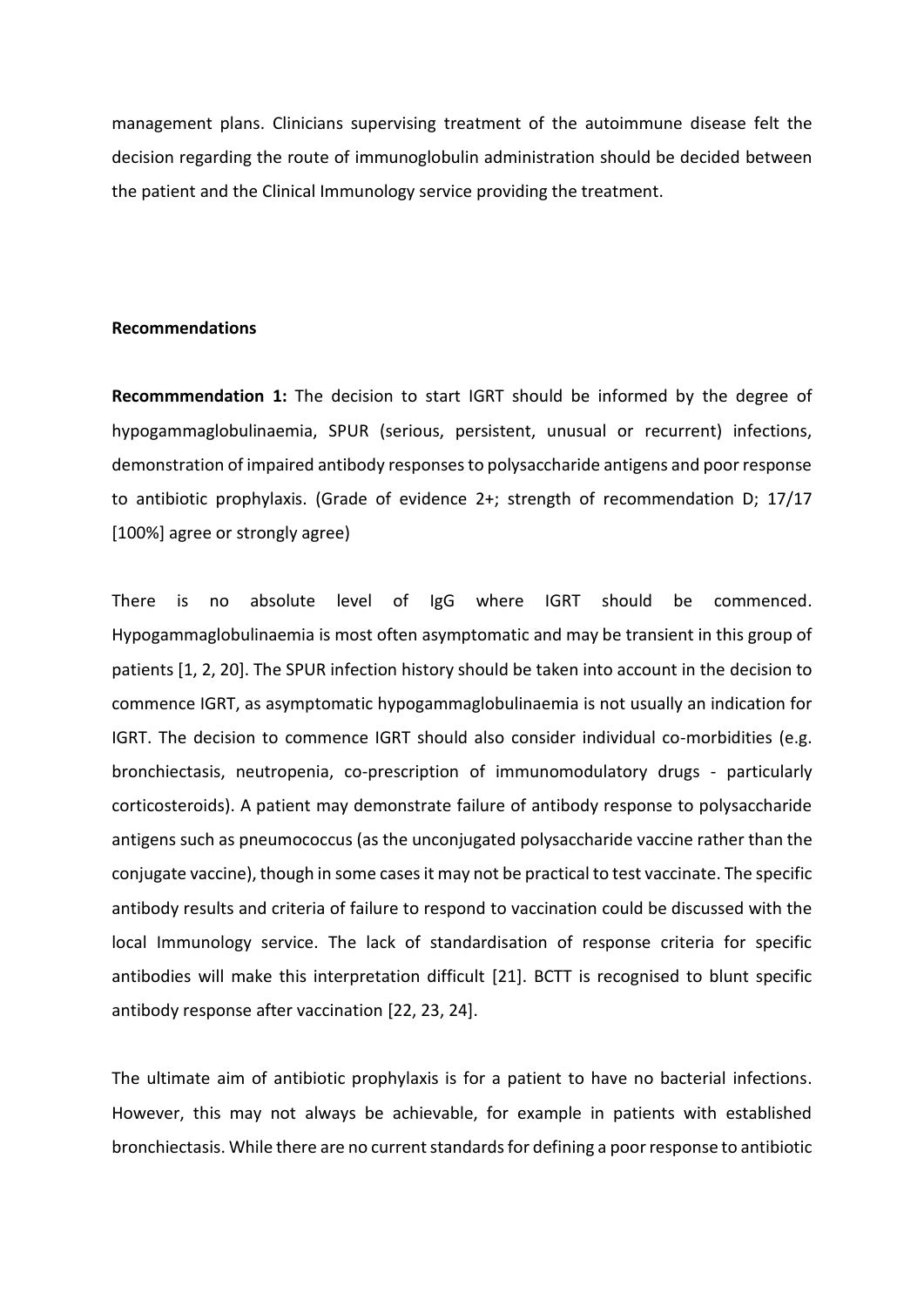prophylaxis – this state could be said to exist if there were continued or severe infections in spite of on-going relevant antibiotic prophylaxis.

Complete IgA deficiency is a common finding, most often asymptomatic and found incidentally in healthy individuals (1 in 500 to 800). It is not a contra-indication to IGRT, as reactions to very low levels of IgA in immunoglobulin products are rare and precautions can be undertaken.

**Recommendation 2:** The pre-disposing factors for the development of clinically significant hypogammaglobulinaemia during or after BCTT include a pre-existing low IgG level and previous and/or concomitant immunosuppressive therapies. (Grade of evidence 2- to 2+; strength of recommendation D; 17/17 [100%] agree or strongly agree )

Several studies reported baseline IgG prior to rituximab treatment to be the most important predictor of hypogammaglobulinaemia [2, 4, 25, 26]. The risk of hypogammaglobulinaemia seems to be influenced by the underlying autoimmune disease, for example an increased risk is seen in AAV compared with RA [27]. This is based on limited observations and the reasons for this variable risk are not well established [2,24]. There is conflicting evidence regarding whether cyclophosphamide increases the risk of hypogammaglobulinaemia in BCTT patients [2, 26]. Other immunosuppressive medications may also be contributory, particularly corticosteroids [4].

**Recommendation 3:** Patients with AIRD who have hypogammaglobulinaemia and SPUR infections should be referred to a Clinical Immunology service for assessment. (Grade of evidence 4; strength of recommendation D; 14/17 [82%] agree or strongly agree)

In addition to symptomatic patients, a referral to Clinical Immunology services should be made in asymptomatic patients with hypogammaglobulinaemia with an IgG level of 3g/L or lower. We acknowledge the absence of specific evidence base for selection of this particular IgG level in AIRD patients, but feel as a group that an absolute level may be helpful for decision-making. Boughton et al reported in chronic lymphocytic leukaemia patients, the majority of infections occurred when IgG < 3g/L [28]. Referral could also be considered for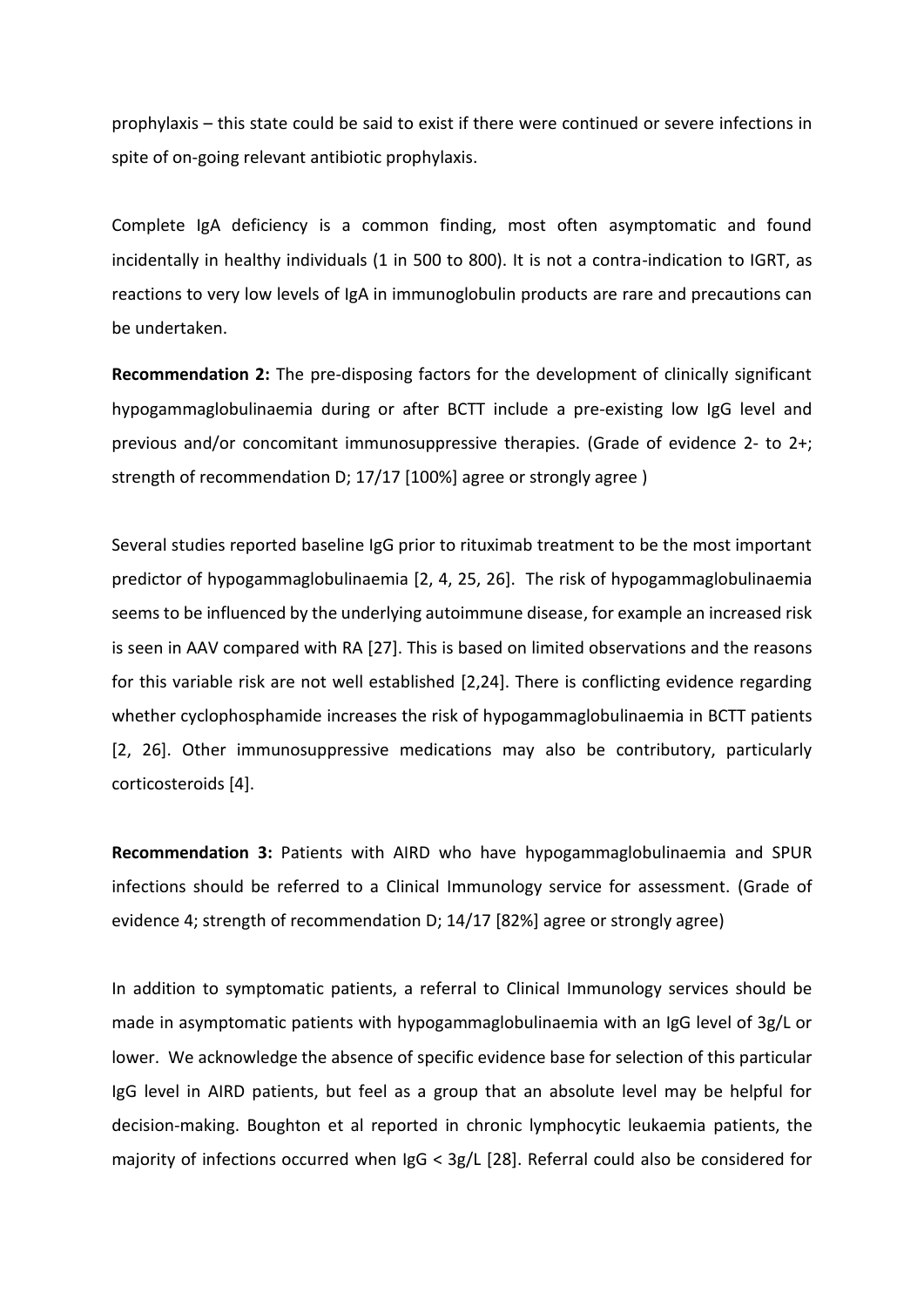AIRD patients with SPUR infections but without hypogammaglobulinaemia to assess other risk factors [29]. It was considered that the monitoring and management of IGRT should be supervised in conjunction with a Clinical Immunology service.

**Recommendation 4:** Immunoglobulin levels should be measured prior to commencement of BCTT and repeated every 6 to 12 months for the duration of BCTT and a minimum of one year after stopping treatment. In selected patients it may be appropriate to monitor for longer. (Grade of evidence 2+; strength of recommendation D; 17/17 [100%] agree or strongly agree).

These recommendations are based on the licensed therapies and the agreed national dosage recommendations. Certain centres use lower dose BCTT regimens (e.g. in rituximab dosing). The exact monitoring of hypogammaglobulinaemia will therefore vary in these centres, as it is dependent on the dosing regimen for the BCTT agent [11].

Long term monitoring should consider the patients' SPUR infection history, comorbidities such as bronchiectasis and use of other immunosuppressive treatments like corticosteroids and azathioprine. It is sensible to consider longer term monitoring of immunoglobulins following BCTT, which may be needed in a selection of cases. Marco *et al.* reported a median of 18 months for development of hypogammaglobulinaemia, and a median time of 35 months  $(1 - 70$  months) to the most severe hypogammaglobulinaemia [1].

**Recommendation 5:** In hypogammaglobulinaemia related to BCTT, initial dosing of IGRT should be 0.4g/kg/month. The route of administration should take into account patient preference, comorbidities and local availability. (Grade of evidence 4; strength of recommendation D; 17/17 [100%] agree or strongly agree).

IGRT practice in the UK follows the DoH guidelines, which state initiation at 0.4/kg/month[12]. The dose of IGRT should be adjusted in accordance to the clinical response, IgG trough levels, infection frequency and individual patient factors [30].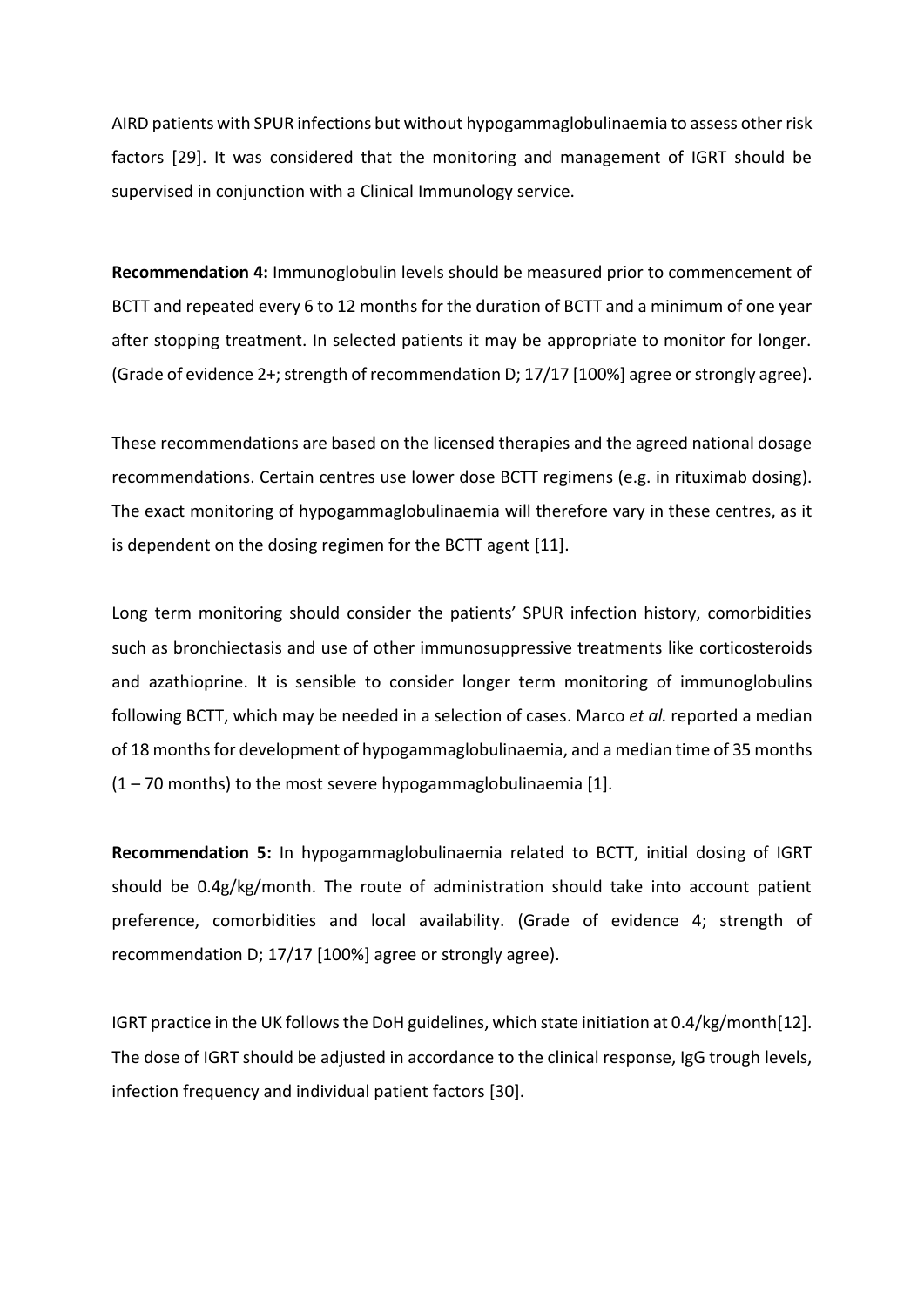The options for route of administration of IGRT include subcutaneous and intravenous infusions at home or electively in hospital [31]. The subcutaneous administration can also be performed as a rapid push<sup>1</sup>, however this is dependent on the type of IGRT and manufacturer. No data is available on rapid push for hypogammaglobulinaemia in AIRD patients.

Important parameters were highlighted for the decision of which route of administration to choose. These included the frequency and severity of infections, comorbidities individualised to the patient, venous access and the availability of support at home such as an infusion partner. There is broad experience in the Immunology Nursing community in the management of these key issues. The effect on quality of life,the patient's tolerance of treatment and side-effects of treatment should be considered. There is evidence available from studies in primary immunodeficiency (PID), both for subcutaneous and intravenous routes [32, 33]. Health-related quality of life (assessed via the 36-item Short Form Health Survey version 2) improved in adult PID patients 12-months post commencement of IgGtreatment compared to pre-treatment [34].

**Recommendation 6:** Low IgG level is not an absolute contra-indication to commencing or continuing BCTT. The decision should be based on an individualised benefit-risk analysis. (Grade of evidence 2+; strength of recommendation D; 17/17 [100%] agree or strongly agree).

Hypogammaglobulinaemia is not an absolute contraindication to continuing BCTT. The majority of patients who develop hypogammaglobulinaemia do not develop complications of recurrent/severe infection. Hypogammaglobulinaemia may be transient. Roberts et al noted the nadir IgG was non-sustained in 50% of cases with moderate/severe hypogammaglobulinaemia [2]. The decision to stop BCTT or other immunosuppressive drugs should be balanced against ongoing AIRD activity, the benefit derived from BCTT and the availability of alternative therapeutic options. There is no clear evidence in support of one class of agent over another in this setting. Formal assessment of bone marrow status was not felt to be indicated and need not be taken into account when deciding on IGRT.

1

<sup>&</sup>lt;sup>1</sup>Rapid push refers to subcutaneous push using a manual syringe and butterfly needle, without using an infusion pump.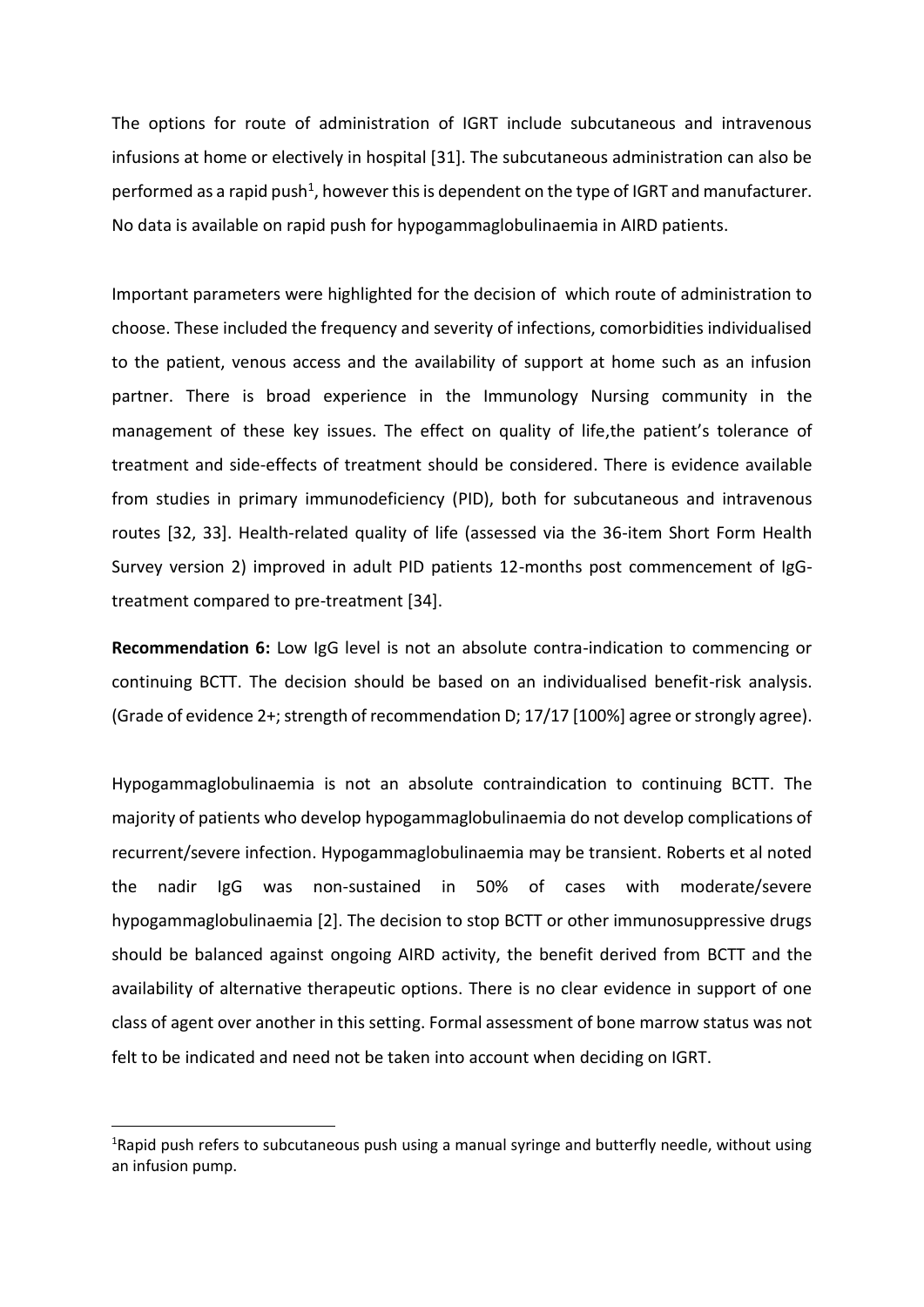**Recommendation 7:** The decision to continue IGRT should be reviewed annually and based upon clinical and laboratory parameters. (Grade of evidence 4; strength of recommendation D; 16/17 [94%] agree or strongly agree).

Patients should be reviewed after an adequate trial of IGRT. The failure of IGRT to effectively prevent infections was discussed, though felt not to be common. In the decision to stop IGRT, individual considerations would include the efficacy, tolerability and adverse effects of IGRT. The potential risks of IGRT including thromboembolism and haemolysis were noted. In the UK, the National Health Service (NHS) has developed the Immunoglobulin Quality Dashboard, which requires that patients receiving IGRT undergo an annual review with documentation sent to the general practitioner [35].

Physicians should also be aware that recovery of endogenous immunoglobulin production may occur over time and may be suggested by persistently raised trough IgG levels. Other laboratory parameters (e.g. IgA level, IgM level and B-cell number), may also provide clues to recovery. If a trial off IGRT is considered appropriate, ideally this should be commenced during the spring or summer season, when the risk of infection (especially respiratory) is less.

Future plans for immunosuppression should be taken into account when deciding on (dis)continuation of IGRT and be considered as a clinical parameter.

**Recommendation 8:** There is no available evidence comparing the use of antibiotic prophylaxis with IGRT in symptomatic hypogammaglobulinaemia caused by BCTT, however an initial trial of antibiotic prophylaxis may be appropriate. (Grade of evidence 4; strength of recommendation D; 16/17 [94%] agree or strongly agree).

There is limited data regarding antibiotic prophylaxis from other immunodeficiency settings. The role of antibiotic stewardship and decisions should be made in conjunction with local Microbiology services. As to whether patients with asymptomatic hypogammaglobulinaemia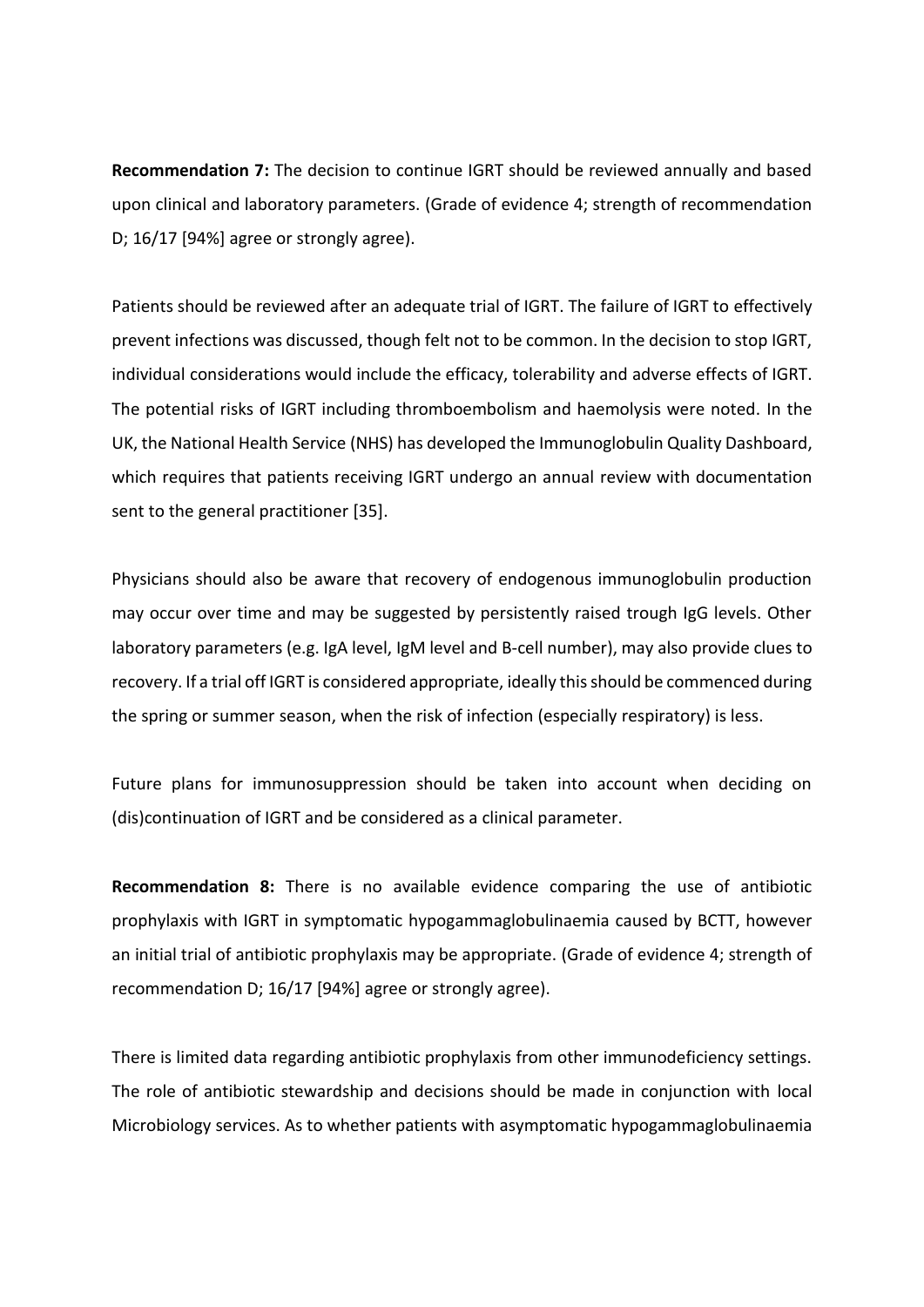should receive prophylactic antibiotics, the committee felt that the decision should consider the IgG level and antibiotic stewardship.

There is no randomised trial comparing antibiotic prophylaxis to IGRT in any cause of secondary hypogammaglobulinaemia. There is data available for co-trimoxazole prophylaxis in patients with myeloma [36], but not in relation to hypogammaglobulinaemia or in comparison to IGRT. The DoH recommend a 3-month trial of antibiotic prophylaxis prior to making a decision regarding IGRT [12]. Antibiotic prophylaxis is often discontinued once IGRT has been established (not at commencement), dependent on patient progress.

Vaccination is important as it may improve protective immunity in patients with AIRD, and should consider the latest BSR, DoH, or EULAR recommendations for patients receiving disease-modifying anti-rheumatic drugs (DMARDs) [11, 13, 14]. Vaccination may sometimes be part of the diagnostic process ("test vaccination") in hypogammaglobulinaemia, though it is well recognised that vaccine responses may be blunted in the context of BCTT [13, 14, 23, 24].

[Insert Table 2 here]

## **Discussion:**

These recommendations for the role and management of IGRT after treatment of AIRD with BCTT comprise 3 overarching principles and 8 recommendations (Table 2). The overarching principles provide a patient focus and promote shared decision-making.

The recommendations can provide a framework of practice for the care of patients at risk of or who develop iatrogenic hypogammaglobulinaemia due to BCTT. They would be useful both for clinicians treating patients with AIRD, haematological disorders and for Clinical Immunology professionals. These recommendations apply to currently used BCTT. However, biosimilars have already started to be introduced, and newer BCTT agents and regimes will come into practice. In addition, longer-term follow-up data will be likely to emerge on AIRD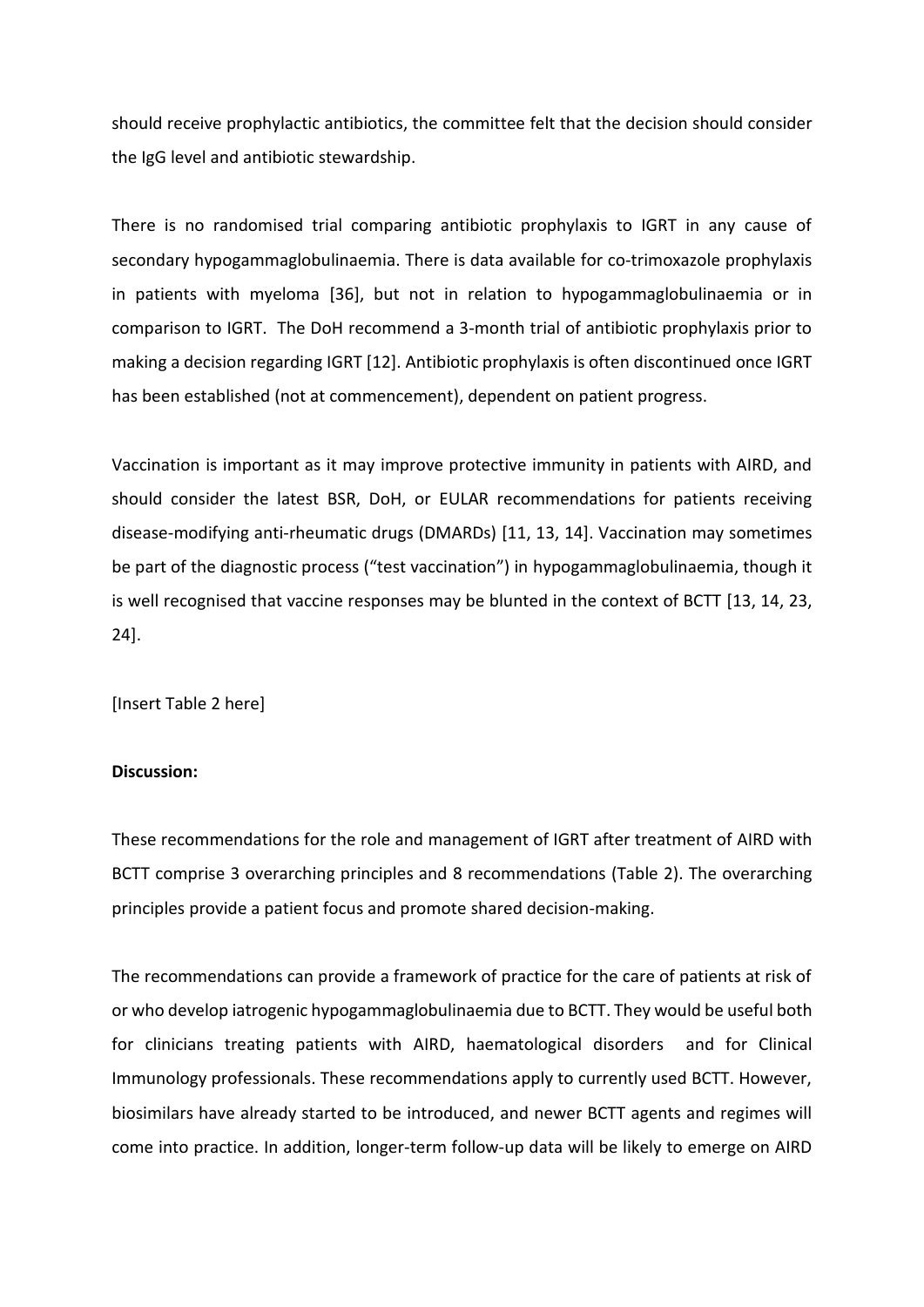patients treated with BCTT. Hence there will be a need for these recommendations to be updated, and we would suggest a 3-year timeframe would be appropriate.

Several clinical questions around BCTT-associated hypogammaglobulinaemia are unresolved, and we have proposed a research agenda (Table 3). We recognise the current limitations of these recommendations, particularly due to the paucity of data available on the use of IGRT for rituximab-associated hypogammaglobulinaemia. In particular, there is no data available from randomised controlled studies. Long-term outcome data from this group of patients is also not available. Under these circumstances, we have drawn from a broad church of relevant specialties using BCTT including expertise of education, handling and administration of BCTT and normal immunoglobulin. The recommendations are strengthened by the involvement of an a patient who has an AIRD and has first-hand experience of BCTT and IGRT. Where available and appropriate, discussion considered whether conclusions could be extrapolated from studies in PID, and SID due to other causes, especially haematological.

Failure to prevent potentially avoidable infections in this group of patients may require hospital admission with major clinical and financial implications. In a study of patients with a diagnosis of GPA admitted to hospital from 1993-2011, infection was the most common main discharge diagnosis, including among those who died during admission [37]. There is very limited relevant health economic data on IGRT in SID related to haematological malignancy, and no reported data in AIRD. Likewise, there is no data available on quality of life measures in BCTT-related hypogammaglobulinaemia in this group of patients. Nursing expertise has developed tremendously in IGRT for PID, with options for intravenous and subcutaneous routes(routine, rapid push, facilitated). These various treatment options should also be made available for this group of patients.

These issues are primarily important for the clinical care of AIRD patients, but there is no doubt with the financial pressures in the NHS and other healthcare systems, that the costeffectiveness of IGRT in this setting will need to be considered. On a practical basis in the UK, these recommendations will need to be considered together with the latest iteration of the DoH clinical guidelines for immunoglobulin use (currently in the process of revision).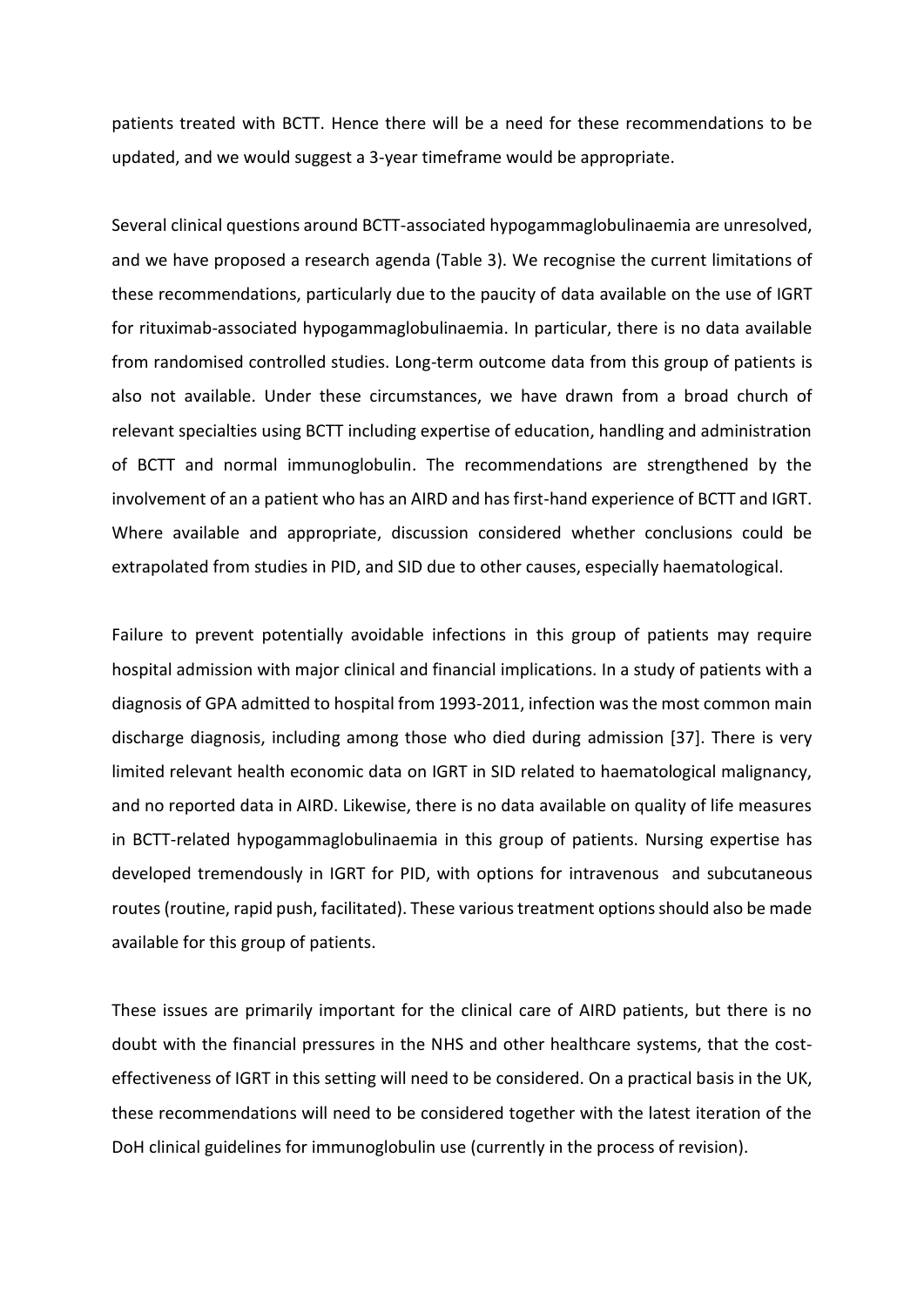[Insert Table 3 here]

## Funding

SWi (clinical fellow) was supported by an unrestricted grant from Roche Pharmaceuticals (UK) who played no role in the design, conduct or conclusions of the project. YK, CM and DRJ were co-applicants on that grant [Grant number GDRC-FEB-001-2017].

## **Disclosures**

DRJ has received research grants from Roche/Genentech. HC has received advisory board/lecture fees from Lilly, UCB, Janssen, has carried out consultancy work for Novartis, Momenta, received travel grants from Abbvie, Janssen, and educational grants from UCB and MedImmune. LH performs ongoing consultancy work with Chemocentryx. SMA's institution has received honoraria for advisory board membership/lectures/research from BPL, Baxalta, Biotest, CSL Behring and Grifols. The remaining authors declare they have no conflicts of interest.

## References

- 1. Marco H, Smith RM, Jones RB, Guerry MJ, Catapano F, Burns S, et al. The effect of rituximab therapy on immunoglobulin levels in patients with multisystem autoimmune disease. BMC Musculoskelet Disord 2014;15:178
- 2. Roberts DM, Jones RB, Smith RM, Alberici F, Kumaratne DS, Burns S, et al. Rituximabassociated hypogammaglobulinaemia: Incidence, predictors and outcomes in patients with multi-system autoimmune disease. J Autoimmun 2015;57:60-65
- 3. Kaplan B, Kopyltsova Y, Khokhar A, Lam F, Bonagura V. Rituximab and immune deficiency: case series and review of the literature. J Allergy Clin Immunol Pract 2014;2:594–600
- 4. Roberts DM, Jones RB, Smith RM, Alberici F, Kumaratne DS, Burns S, et al. Immunoglobulin G replacement for the treatment of infective complications of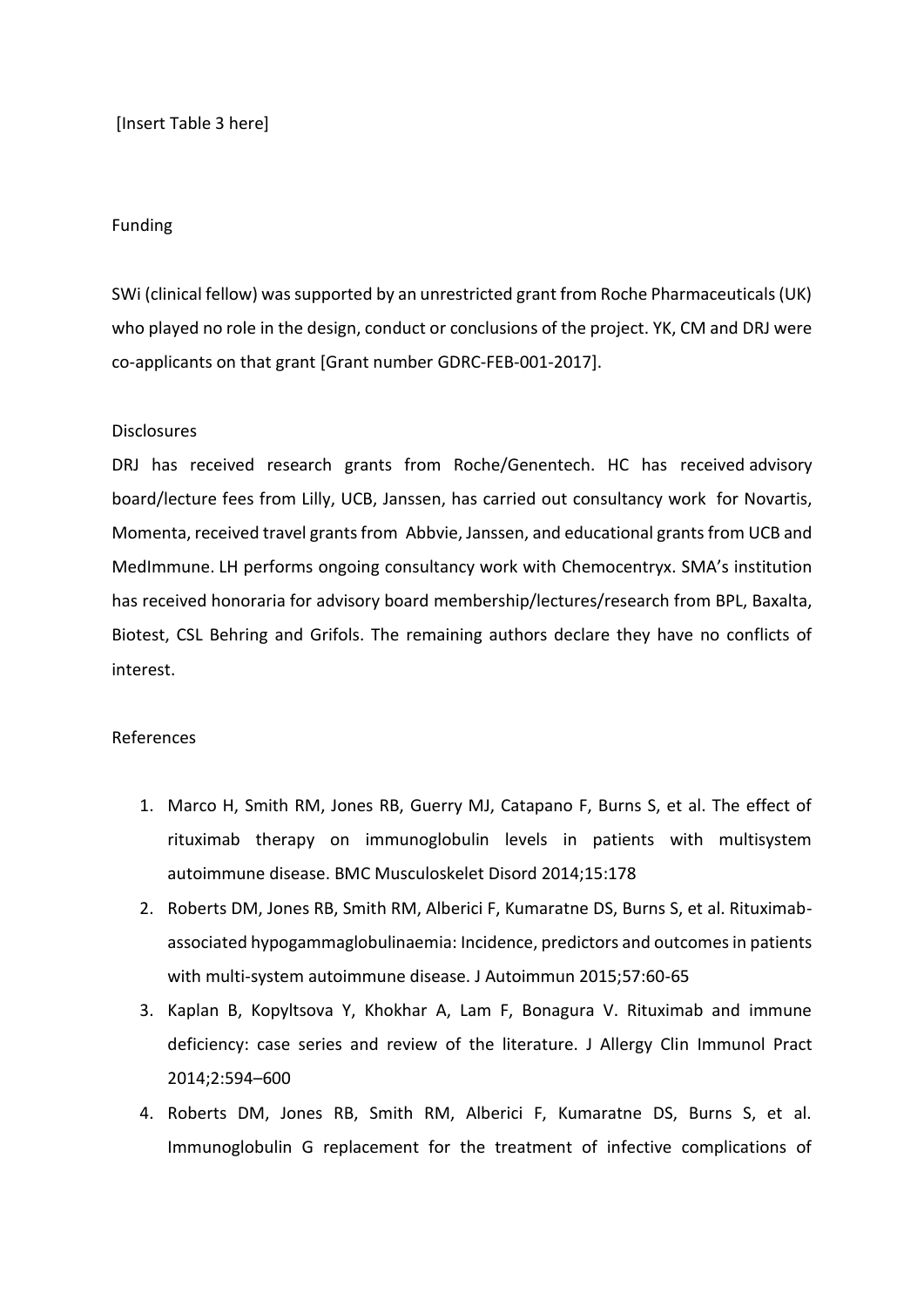rituximab-associated hypogammaglobulinaemia in autoimmune disease: a case series, J Autoimmun 2015;57:24-29

- 5. Casulo C, Maragulia J, Zelenetz AD. Incidence of hypogammaglobulinaemia in patients receiving rituximab and the use of intravenous immunoglobulin for recurrent infections. Clin Lymphoma Myeloma Leuk 2013; 13: 106-111
- 6. Besada E, Koldingsnes W, Nossent JC. Long-term efficacy and safety of pre-emptive maintenance therapy with rituximab in granulomatosis with polyangiitis: results from a single centre. Rheumatology (Oxford) 2013; 52: 2041-2047
- 7. Venhoff N, Effelsberg NM, Salzer U, Warnatz K, Peter HH, Lebrecht D, et al: Impact of rituximab on immunoglobulin concentrations and B cell numbers after cyclophosphamide treatment in patients with ANCA-associated vasculitides. PLoS One 2012; 7: e37626
- 8. Duraisingham SS, Buckland MS, Grigoriadou S, Longhurst HJ. Secondary antibody deficiency. Expert Rev Clin Immunol 2014;10:583–591
- 9. Jolles S, Chapel H, Litzman J. When to initiate immunoglobulin replacement therapy (IGRT) in antibody deficiency: a practical approach. Clin Exp Immunol 2017;188:333– 341
- 10. Scottish Intercollegiate Guidelines Network, Healthcare Improvement Scotland, 2018, Available at [www.sign.ac.uk/checklists-and-notes.html Accessed May 2018](http://www.sign.ac.uk/checklists-and-notes.html%20Accessed%20May%202018)
- 11. Bukhari M, Abernethy R, Deighton C, Ding T, Hyrich K, Lunt M et al. BSR and BHPR guidelines on the use of rituximab in rheumatoid arthritis. Rheumatology 2011;50: 2311–2313
- 12. Clinical Guidelines for Immunoglobulin Use (Second Edition), Department of Health, 2011 [Available from: [https://www.gov.uk/government/publications/clinical](https://www.gov.uk/government/publications/clinical-guidelines-for-immunoglobulin-use-second-edition-update%20Accessed%20May%202018)[guidelines-for-immunoglobulin-use-second-edition-update Accessed May 2018](https://www.gov.uk/government/publications/clinical-guidelines-for-immunoglobulin-use-second-edition-update%20Accessed%20May%202018)
- 13. Immunisation against infectious disease, The Green Book, Department of Health, 2013, Chapter 25. Available at [https://assets.publishing.service.gov.uk/government/uploads/system/uploads/attac](https://assets.publishing.service.gov.uk/government/uploads/system/uploads/attachment_data/file/660902/Green_book_cover_and_contents.pdf) [hment\\_data/file/660902/Green\\_book\\_cover\\_and\\_contents.pdf](https://assets.publishing.service.gov.uk/government/uploads/system/uploads/attachment_data/file/660902/Green_book_cover_and_contents.pdf) Accessed May 2018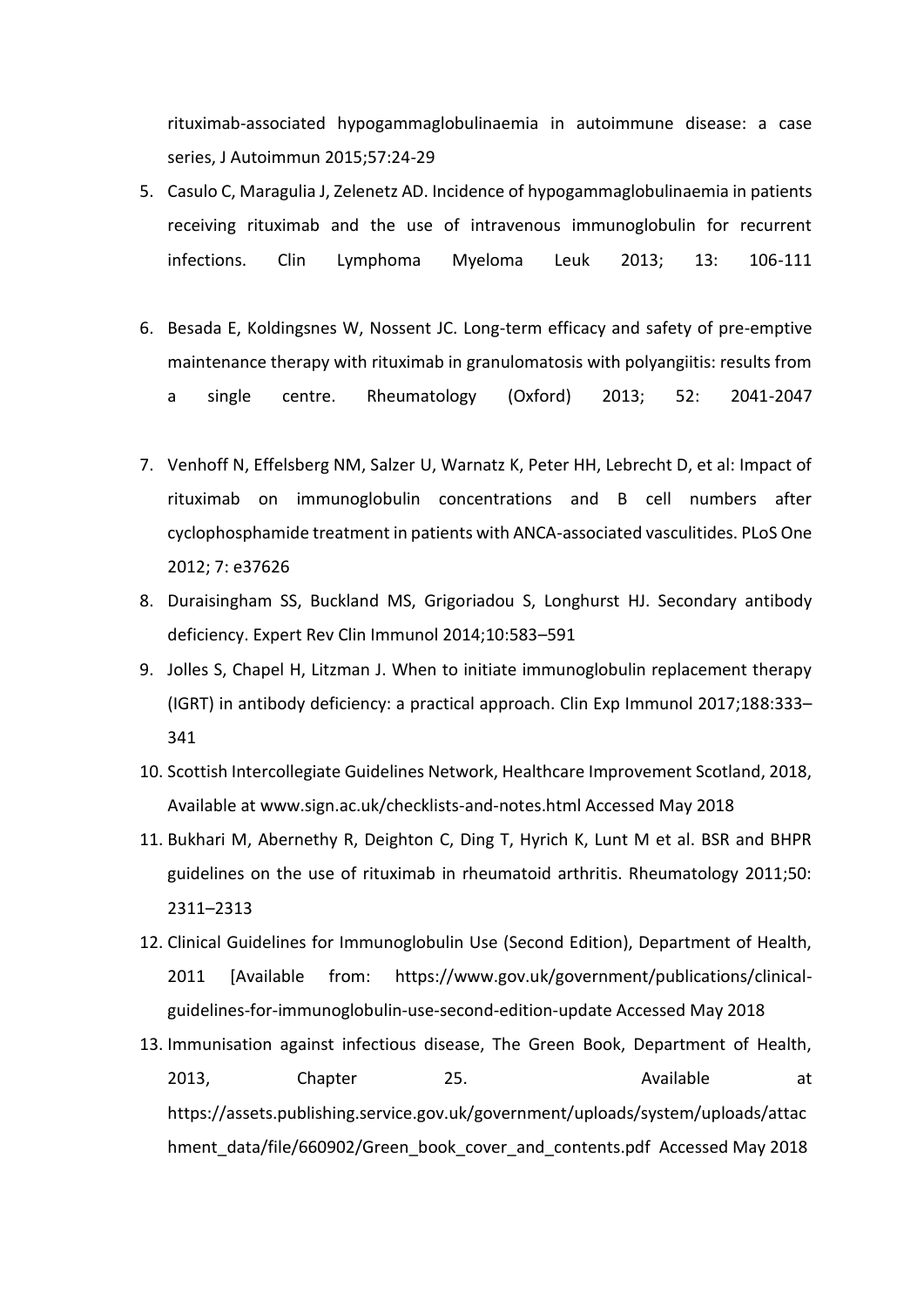14. van Assen S, Elkayam O, Agmon-Levin N, Cervera R, Doran MF, Dougados M et al., Vaccination in adult patients with auto-immune inflammatory rheumatic diseases: A systematic literature review for the European League Against Rheumatism evidencebased recommendations for vaccination in adult patients with auto-immune inflammatory rheumatic diseases. Autoimmun Rev 2011;10:341-352

15. Yates M, Watts RA, Bajema IM, Cid MC, Crestani B, Hauser T, et al. EULAR/ERA-EDTA recommendations for the management of ANCA-associated vasculitis. Ann Rheum Dis 2016;75:1583-1594

- 16. [Buch MH,](https://www.ncbi.nlm.nih.gov/pubmed/?term=Buch%20MH%5BAuthor%5D&cauthor=true&cauthor_uid=21378402) [Smolen JS,](https://www.ncbi.nlm.nih.gov/pubmed/?term=Smolen%20JS%5BAuthor%5D&cauthor=true&cauthor_uid=21378402) [Betteridge N,](https://www.ncbi.nlm.nih.gov/pubmed/?term=Betteridge%20N%5BAuthor%5D&cauthor=true&cauthor_uid=21378402) [Breedveld FC,](https://www.ncbi.nlm.nih.gov/pubmed/?term=Breedveld%20FC%5BAuthor%5D&cauthor=true&cauthor_uid=21378402) [Burmester G,](https://www.ncbi.nlm.nih.gov/pubmed/?term=Burmester%20G%5BAuthor%5D&cauthor=true&cauthor_uid=21378402) [Dörner T,](https://www.ncbi.nlm.nih.gov/pubmed/?term=D%C3%B6rner%20T%5BAuthor%5D&cauthor=true&cauthor_uid=21378402) et al. Updated consensus statement on the use of rituximab in patients with rheumatoid arthritis. [Ann Rheum Dis](https://www.ncbi.nlm.nih.gov/pubmed/21378402) 2011;70:909-920
- 17. [Perez EE,](https://www.ncbi.nlm.nih.gov/pubmed/?term=Perez%20EE%5BAuthor%5D&cauthor=true&cauthor_uid=28041678) [Orange JS,](https://www.ncbi.nlm.nih.gov/pubmed/?term=Orange%20JS%5BAuthor%5D&cauthor=true&cauthor_uid=28041678) [Bonilla F,](https://www.ncbi.nlm.nih.gov/pubmed/?term=Bonilla%20F%5BAuthor%5D&cauthor=true&cauthor_uid=28041678) [Chinen J,](https://www.ncbi.nlm.nih.gov/pubmed/?term=Chinen%20J%5BAuthor%5D&cauthor=true&cauthor_uid=28041678) [Chinn IK,](https://www.ncbi.nlm.nih.gov/pubmed/?term=Chinn%20IK%5BAuthor%5D&cauthor=true&cauthor_uid=28041678) [Dorsey M,](https://www.ncbi.nlm.nih.gov/pubmed/?term=Dorsey%20M%5BAuthor%5D&cauthor=true&cauthor_uid=28041678) et al. Update on the use of immunoglobulin in human disease: A review of evidence. [J Allergy Clin](https://www.ncbi.nlm.nih.gov/pubmed/28041678)  [Immunol 2](https://www.ncbi.nlm.nih.gov/pubmed/28041678)017;139(3S):S1-S46.
- 18. A new system for grading recommendations in evidence

based guidelines, Robin Harbour, Juliet Miller for the Scottish Intercollegiate Guidelines Network Grading Review Group, BMJ 2001;323:334–6

- 19. Hsu CC, Sandford BA. The Delphi Technique: Making sense of Consensus. Practical Assessment, Research and Evaluation 2007;12 (10) <http://pareonline.net/pdf/v12n10.pdf> Accessed May 2018
- 20. Reddy V, Martinez L, Isenberg DA, Leandro MJ, Cambridge G. Pragmatic treatment of patients with systemic lupus erythematosus with rituximab: long-term effects on serum immunoglobulins. Arthritis Care Res (Hoboken) 2017;69:857–866
- 21. Orange JS, Ballow M, Stiehm ER, Ballas ZK, Chinen J, De La Morena M, et al. Use and interpretation of diagnostic vaccination in primary immunodeficiency: a working group report of the Basic and Clinical Immunology Interest Section of the American Academy of Allergy, Asthma & Immunology. J Allergy Clin Immunol 2012;130 (Suppl 3): S1– 24
- 22. Makatsori M, Kiani-Alikhan S, Manson AL, Verma N, Leandro M, Gurugama NP, et al. Hypogammaglobulinaemia after rituximab treatment—incidence and outcomes, QJM 2014;107:821-828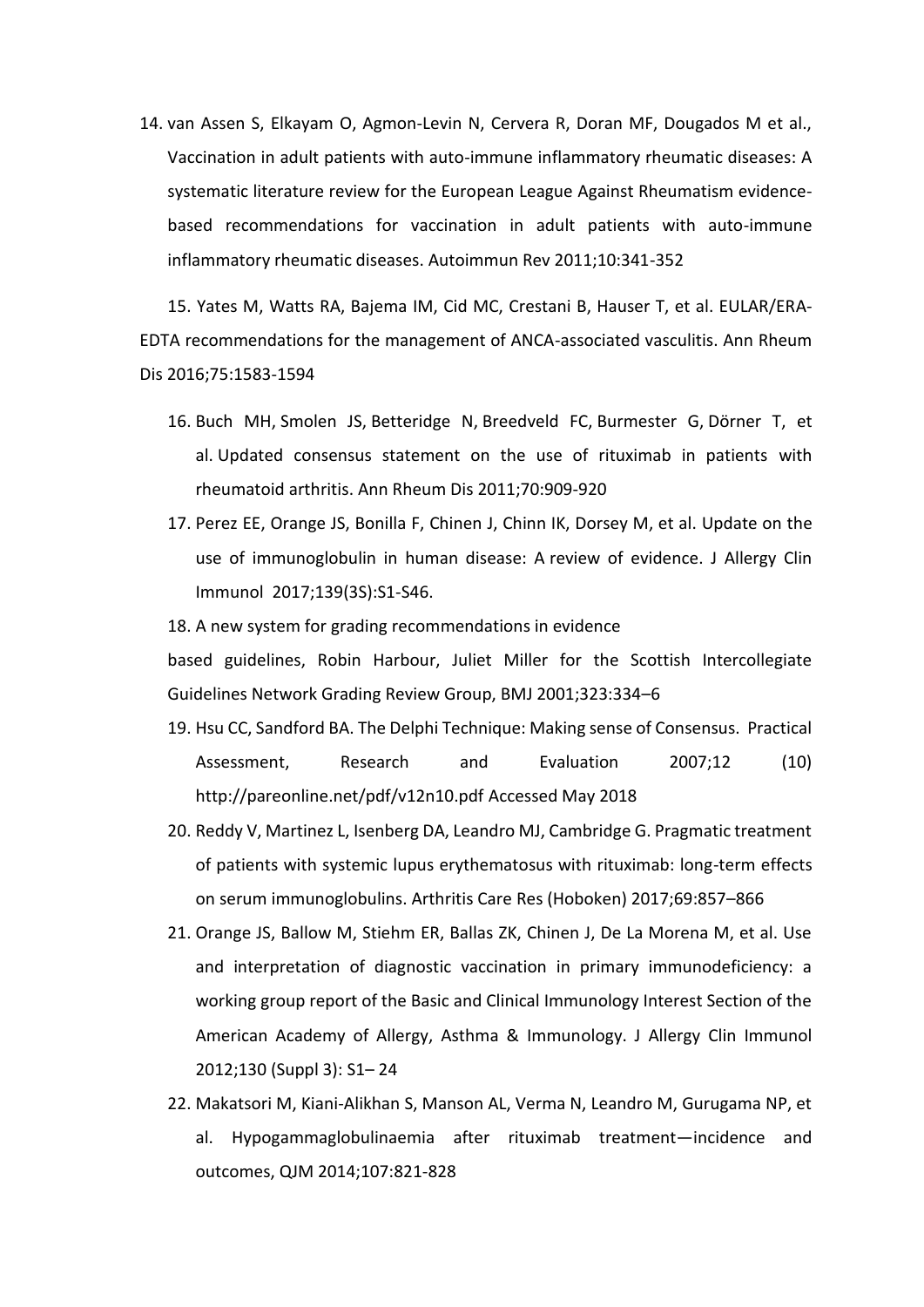- 23. Bingham CO 3rd1, Looney RJ, Deodhar A, Halsey N, Greenwald M, Codding C et al., Immunization responses in rheumatoid arthritis patients treated with rituximab: results from a controlled clinical trial. Arthritis Rheum 2010;62:64-74
- 24. Looney RJ, Srinivasan R, Calabrese LH. The effects of rituximab on immunocompetency in patients with autoimmune disease. Arthritis Rheum 2008;58:5e14
- 25. Cortazar FB1, Pendergraft WF 3rd, Wenger J, Owens CT, Laliberte K, Niles JL. Effect of continuous B cell depletion with rituximab on pathogenic autoantibodies and total IgG levels in antineutrophil cytoplasmic antibody–associated vasculitis. Arthritis Rheum 2017;69:1045–1053
- 26. Besada E, Koldingsnes W, Nossent JC. Serum immunoglobulin levels and risk factors for hypogammaglobulinaemia during long-term maintenance therapy with rituximab in patients with granulomatosis with polyangiitis.Rheumatology 2014;53:1818-1824
- 27. [Thiel J,](https://www.ncbi.nlm.nih.gov/pubmed/?term=Thiel%20J%5BAuthor%5D&cauthor=true&cauthor_uid=28521808) [Rizzi M,](https://www.ncbi.nlm.nih.gov/pubmed/?term=Rizzi%20M%5BAuthor%5D&cauthor=true&cauthor_uid=28521808) [Engesser M,](https://www.ncbi.nlm.nih.gov/pubmed/?term=Engesser%20M%5BAuthor%5D&cauthor=true&cauthor_uid=28521808) [Dufner AK,](https://www.ncbi.nlm.nih.gov/pubmed/?term=Dufner%20AK%5BAuthor%5D&cauthor=true&cauthor_uid=28521808) [Troilo A,](https://www.ncbi.nlm.nih.gov/pubmed/?term=Troilo%20A%5BAuthor%5D&cauthor=true&cauthor_uid=28521808) [Lorenzetti R,](https://www.ncbi.nlm.nih.gov/pubmed/?term=Lorenzetti%20R%5BAuthor%5D&cauthor=true&cauthor_uid=28521808) et al. B cell repopulation kinetics after rituximab treatment in ANCA-associated vasculitides compared to rheumatoid arthritis, and connective tissue diseases: a longitudinal observational study on 120 patients. [Arthritis Res Ther.](https://www.ncbi.nlm.nih.gov/pubmed/28521808) 2017;19:101-107
- 28. Boughton BJ, Jackson N, Lim S, Smith N. Randomized trial of intravenous immunoglobulin prophylaxis for patients with chronic lymphocytic leukaemia and secondary hypogammaglobulinaemia. Clin Lab Haematol 199;17:75-80
- 29. Sciascia S, Cuadrado MJ, Karim MY. Management of infection in systemic lupus erythematosus. Best Pract Res Clin Rheumatol, 2013;27:377-389
- 30. Misbah S, Kuijpers T, van der Heijden J, Grimbacher B, Guzman D, Orange J. Bringing immunoglobulin knowledge up to date: how should we treat today?, Clin Exp Immunol 2011;166:16-25
- 31. Compagno N, Malipiero G, Cinetto F, Agostini C. Immunoglobulin replacement therapy in secondary hypogammaglobulinaemia. Front Immunol 2014;5:626
- 32. Berger M, Murphy E, Riley P, Bergman GE; VIRTUE Trial Investigators. Improved quality of life, immunoglobulin G levels, and infection rates in patients with primary immunodeficiency diseases during self-treatment with subcutaneous immunoglobulin G. South Med J 2010;103:856-863